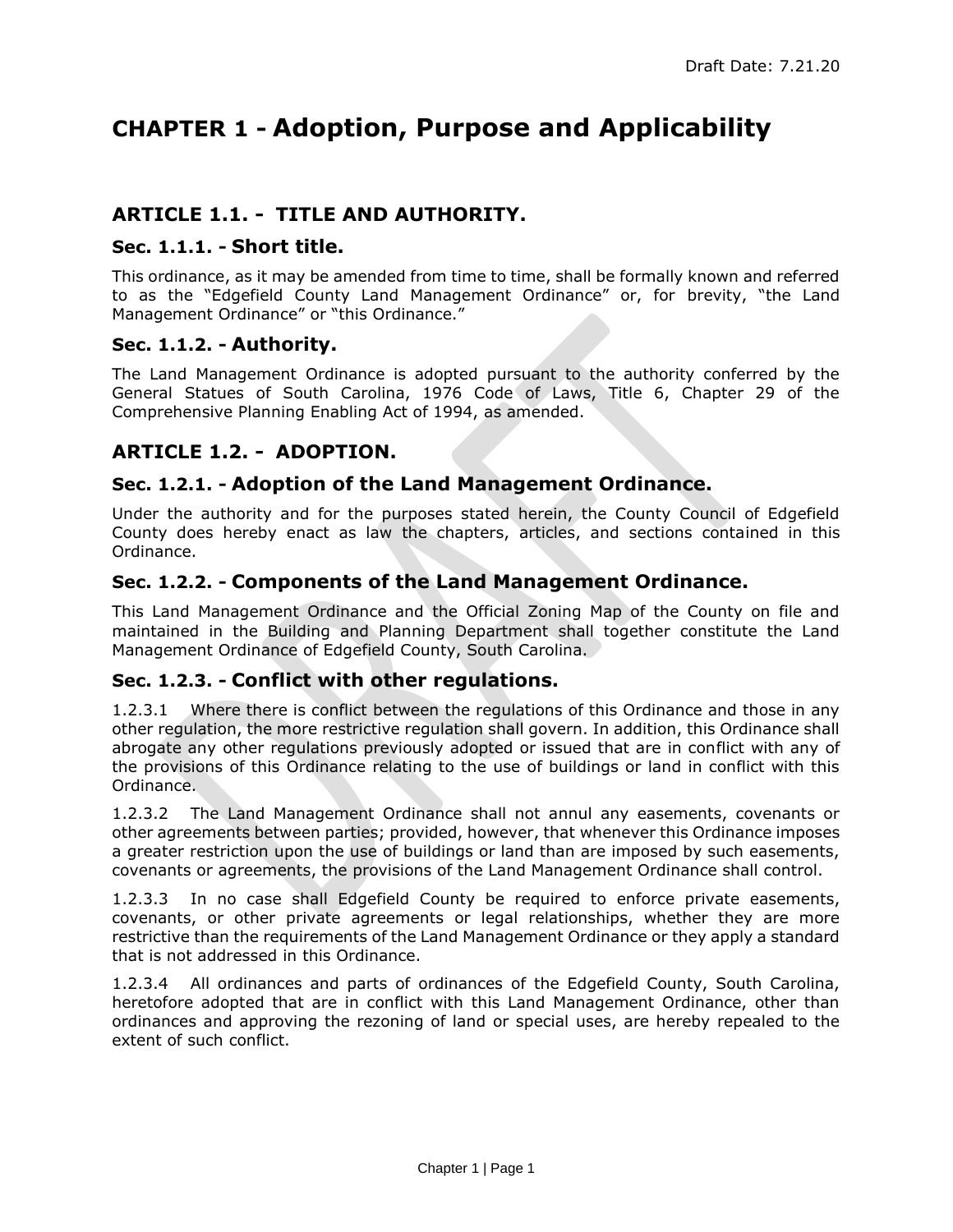# **Sec. 1.2.4. - Validity.**

Should any chapter, article, section, subsection or provision of this Ordinance be declared by a court of competent jurisdiction to be invalid, such decision shall not affect the validity of the Land Management Ordinance as a whole or any part thereof other than the part so declared to be invalid.

### **Sec. 1.2.5. - Effective date.**

The Land Management Ordinance shall take effect and be in force from and after 2020. All ordinances and parts of ordinances in conflict herewith are hereby repealed.

# **ARTICLE 1.3. - PURPOSE.**

### **Sec. 1.3.1. - Land Management Ordinance.**

The purpose of the Land Management Ordinance is to promote public health, safety, morals, convenience, order, appearance, prosperity, and general welfare of the community in harmony with the adopted Comprehensive Plan for Edgefield County, and is intended:

- 1.3.1.1 To lessen congestion in the streets;
- 1.3.1.2 To secure safety from fire;
- 1.3.1.3 To provide adequate light, air, and open space;
- 1.3.1.4 To prevent the overcrowding of land;
- 1.3.1.5 To avoid undue concentration of population;
- 1.3.1.6 To facilitate the creation of a convenient, attractive and harmonious community;
- 1.3.1.7 To protect and preserve scenic, historic, and ecologically sensitive areas; and

1.3.1.8 To facilitate the provision of public services, affordable housing, and disaster evacuation.

### **Sec. 1.3.2. - Comprehensive Plan.**

The Edgefield County Comprehensive Plan is intended for the following purposes, among others:

1.3.2.1 To guide and direct growth and development in the county;

1.3.2.2 To identify current land uses in order to assist the County in making budgetary, utility and other resource allocations;

1.3.2.3 To enable the County to predict future land uses for planning purposes;

1.3.2.4 To assist the County in fulfilling its statutory and other legal obligations; and

1.3.2.5 To provide a public document that will serve as a means of general information on land use and development for the citizens of Edgefield County and other interested parties.

# **ARTICLE 1.4. - APPLICABILITY.**

### **Sec. 1.4.1. - Land to which this ordinance applies.**

The Land Management Ordinance applies to all lands and the buildings, structures and uses thereon within the unincorporated areas of Edgefield County, South Carolina.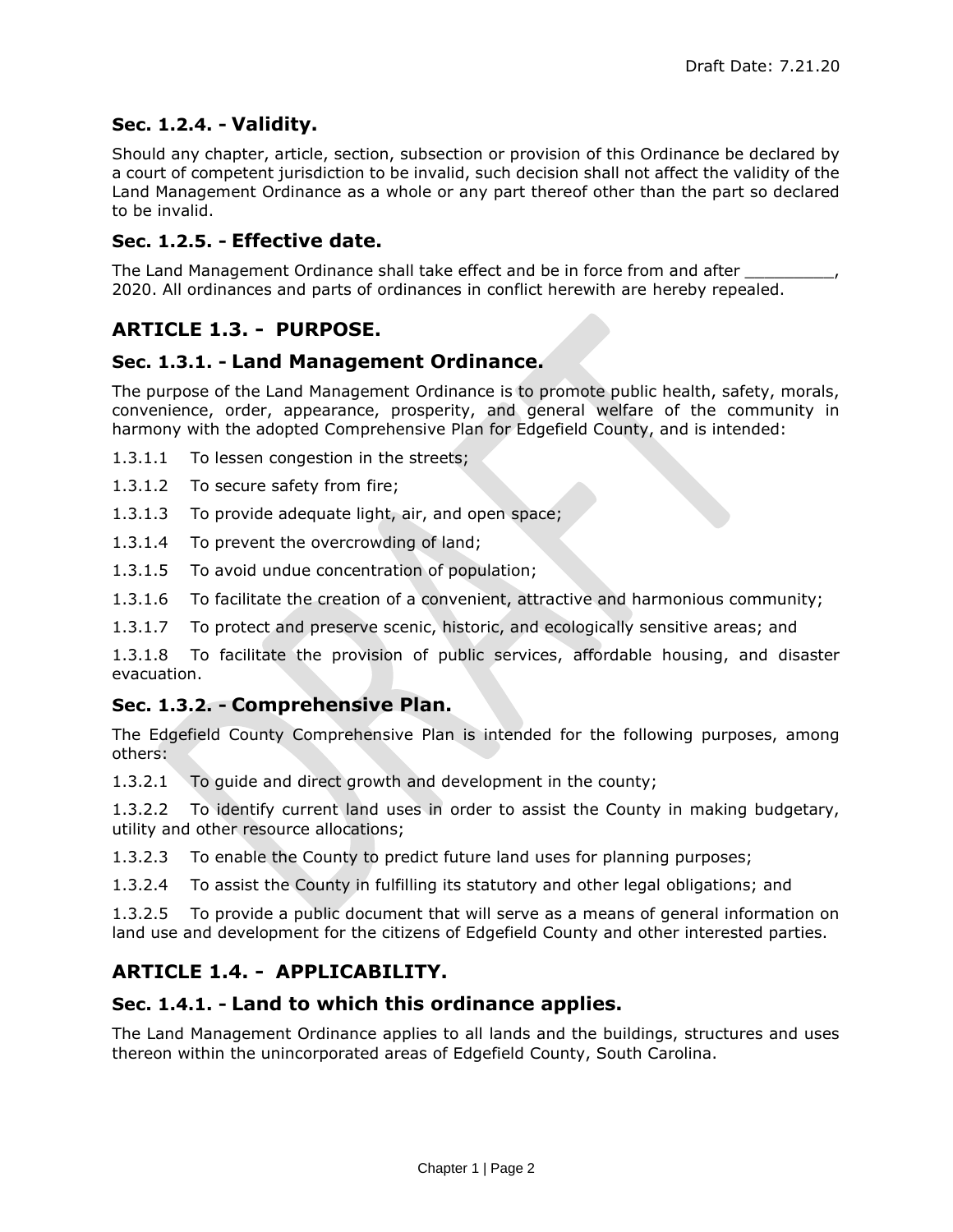# <span id="page-2-2"></span>**Sec. 1.4.2. - Exemptions.**

1.4.2.1 Conditions of approval.

1.4.2.1.1. Nothing herein shall be construed as repealing or modifying the conditions of approval associated with any zoning, special exception, or variance approved prior to the effective date of this Ordinance.

1.4.2.1.2. Conditions of approval shall continue in full force and effect until such time as the property is rezoned or the prior action of the County Council is amended through the applicable rezoning, special exception, or variance process established by this Ordinance.

1.4.2.2 Previously submitted applications.

1.4.2.2.1. Valid and complete applications accepted by the County prior to adoption of the Land Management Ordinance for the use or development of land shall be processed and issued under the applicable County regulations in effect prior to adoption or amendment of this Ordinance; provided, however, the County may refuse an application under the circumstances described in Sec. [1.4.2.2.1.1](#page-2-0) and Sec. [1.4.2.2.1.2 below.](#page-2-1)

<span id="page-2-0"></span>1.4.2.2.1.1. The County shall deny an application for a land use that would be allowed under the proposed Land Management Ordinance or amendment pending at the time of application for the permit but that is prohibited under existing regulations.

<span id="page-2-1"></span>1.4.2.2.1.2. The County may deny an application for a land use when the use is allowed under existing regulations but is not allowed under the proposed Land Management Ordinance or amendment pending at the time of application for the permit.

1.4.2.2.1.3. As used in Sec. [1.4.2.2.1.1](#page-2-0) and Sec. [1.4.2.2.1.2 above](#page-2-1), the term "pending" shall mean the County has advertised to the public its intentions to hold public hearings on the proposed Land Management Ordinance or amendment.

1.4.2.3 Previously issued permits.

Nothing herein shall require any change in the plans, construction, size or designated use of any land, building, structure or part thereof for which a building permit was issued prior to the effective date of this Ordinance or amendment thereto if:

1.4.2.3.1. The development activity or building construction authorized by the approval or permit has been commenced prior to the effective date of this Ordinance or the amendment, or will be commenced after such effective date but within 6 months of issuance of the permit; and

1.4.2.3.2. The development activity or building construction continues without interruption (except because of natural disaster) until the development or construction is complete. If the approval or permit associated with a site expires, any further development or construction on that site shall occur only in conformance with the requirements of the Land Management Ordinance in effect on the date of the permit expiration unless the permit is extended by the Building Official upon application by the owner/developer..

1.4.2.4 Recently approved rezonings or special exceptions.

Any property rezoned or approved as a special use within the 6 calendar months preceding adoption or amendment of the Land Management Ordinance, but for which such use is not allowed under this Ordinance, shall nonetheless be allowed to be used for such purpose as previously approved, provided that: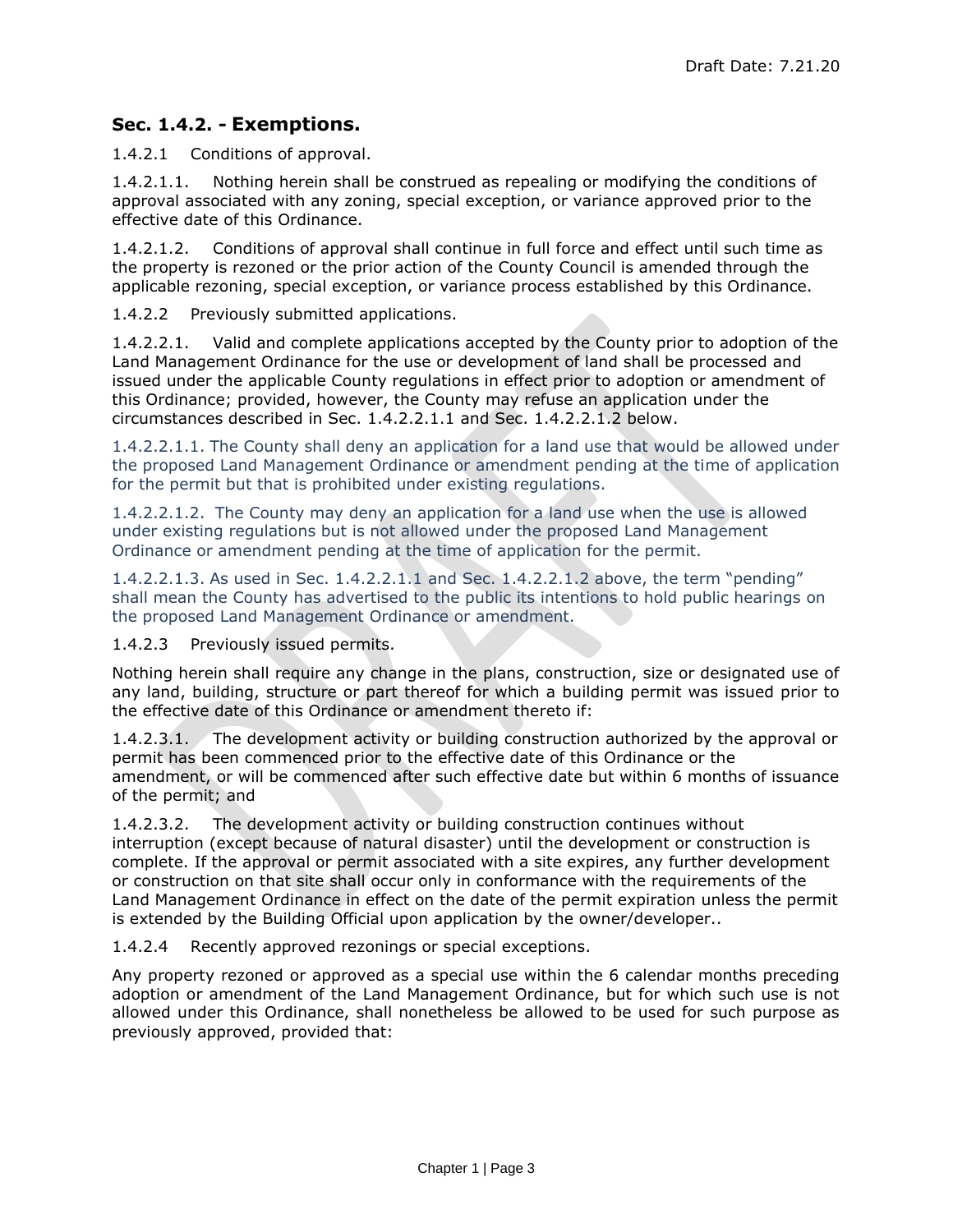1.4.2.4.1. A building permit authorizing such use is issued within 6 calendar months after the date of adoption or amendment of the Land Management Ordinance; and

1.4.2.4.2. The development activity or building construction continues without interruption (except because of natural disaster) until the development or construction is complete. If the building permit expires, any further development or construction on that site shall occur only in conformance with the requirements of the Land Management Ordinance in effect on the date of the permit expiration unless the permit is extended by the Building Official upon application by the owner/developer.

1.4.2.5 Effect of ordinance on exempt properties.

To the extent that exemption under this [Sec. 1.4.2. -r](#page-2-2)esults in nonconformity with the provisions of this Ordinance, such properties shall be governed by the requirements of [ARTICLE 1.5. - below.](#page-3-0)

# <span id="page-3-0"></span>**ARTICLE 1.5. - NONCONFORMITIES.**

### **Sec. 1.5.1. - Nonconformities, in general.**

1.5.1.1 Lawfully nonconforming uses, structures, buildings, lots, and signs are declared by this Land Management Ordinance to be incompatible with land uses, structures, buildings, lots, and signs that conform to the districts in which the nonconformity exists.

1.5.1.2 However, to avoid undue hardship, the lawful use of any such uses, structures, buildings, lots, and signs at the time of the enactment, amendment, or revision of this Ordinance may be continued (grandfathered) even though such use, structure, building, lot, and sign does not conform with the provisions of this Ordinance.

### **Sec. 1.5.2. - Nonconforming uses.**

1.5.2.1 Nonconforming uses; defined.

A nonconforming use is a use or activity that was lawfully established prior to the adoption or amendment of the Land Management Ordinance, but which, by reason of such adoption or amendment, is no longer a use or activity allowed by right or no longer meets or conforms to the requirements of this Ordinance.

#### 1.5.2.2 Modification.

A proposed change or modification to a nonconforming use shall be governed by the following:

1.5.2.3 Change of nonconforming use.

1.5.2.3.1. If a change from one nonconforming use to another is proposed and no structural alterations are involved, the change may be allowed, provided:

1.5.2.3.1.1. Nonconformity of dimensional requirements such as height, density, setbacks, or other requirements such as off-street parking shall not be increased; and

1.5.2.3.1.2. The proposed change will have little discernible impact over the existing nonconforming use.

1.5.2.3.2. Whenever a nonconforming use of land or building has been changed to a more restricted nonconforming use or to a conforming use, such use shall not thereafter be changed back to a less restricted or nonconforming use.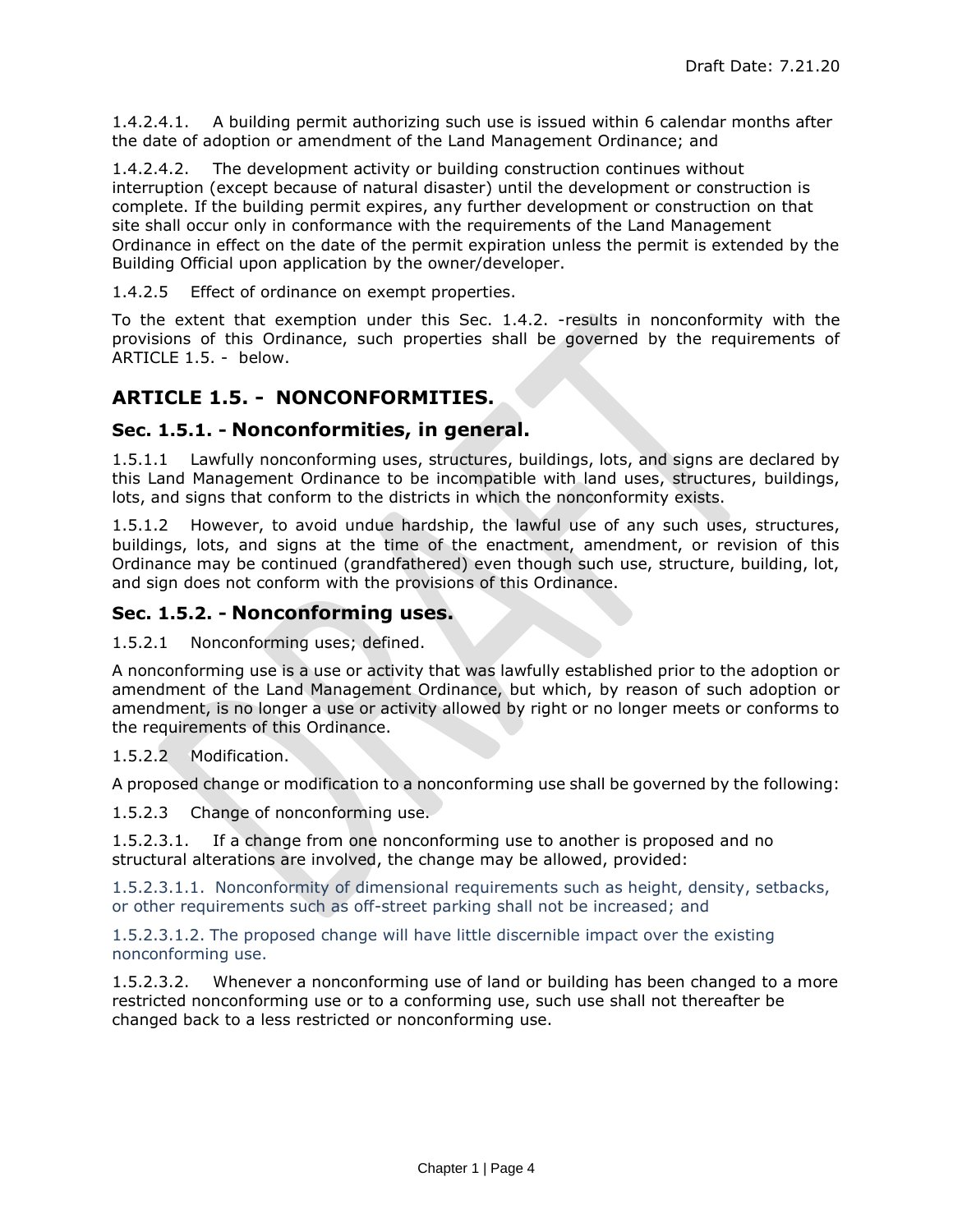1.5.2.4 Enlargement or expansion of nonconforming use.

Enlargement or expansion of a nonconforming use shall be allowed; provided such enlargement shall meet all applicable setbacks, buffer area and off-street parking requirements, and such enlargement shall not extend to an adjoining property.

1.5.2.5 Discontinuance of nonconforming use.

No building or portion thereof used in whole or in part for a nonconforming use which remains idle or unused for a continuous period of 6 months, whether or not the equipment or fixtures are removed and regardless of any reservation of an intent to resume or an intent not to abandon such use, shall again be used except in conformity with the regulations of the district in which such building or land is located.

#### **Sec. 1.5.3. - Nonconforming structures.**

1.5.3.1 Nonconforming structures; defined.

A nonconforming structure is a structure or building whose size, dimensions, location on a property or other features were lawful prior to the adoption or amendment of the Land Management Ordinance, but which, by reason of such adoption or amendment, no longer meets or conforms to one or more such requirements of this Ordinance.

1.5.3.2 Continuance of nonconforming structures.

A nonconforming structure may continue to be occupied and used, except that:

1.5.3.2.1. A nonconforming structure shall not be repaired, rebuilt or altered after damage or destruction of 50% or more of its value, unless the structure is an owneroccupied dwelling.

1.5.3.2.2. A nonconforming structure may be repaired, rebuilt or altered to its original configuration after damage or destruction not exceeding 50% of its value, provided that allowed reconstruction begins within 1 year after the damage or destruction is incurred.

1.5.3.2.3. A nonconforming structure shall not be enlarged or altered in a way that increases its nonconformity, but it may be repaired to the extent necessary to maintain it in a safe and sanitary condition upon order of the Building Official.

1.5.3.2.4. For the purpose of this Section, "value" shall be computed from the amount a building or structure, as applicable, is appraised for tax purposes by Edgefield County.

1.5.3.3 Enlargement or expansion of nonconforming structure.

Enlargement or expansion of a nonconforming structure shall be allowed; provided such enlargement shall meet all applicable setbacks, buffer area and off-street parking requirements, and such enlargement shall not extend to an adjoining property.

1.5.3.4 Hardship replacement.

In the event any home is destroyed by fire or natural disaster, and is rendered uninhabitable, the occupant/owner may replace such destroyed dwelling with a similar type dwelling, irrespective of prevailing district requirements; provided such dwelling shall meet:

1.5.3.4.1. All applicable setback requirements of the district; and

1.5.3.4.2. If the replacement dwelling is a manufactured home, the requirements of Section 24-69.

1.5.3.1 Replacement of nonconforming structure.